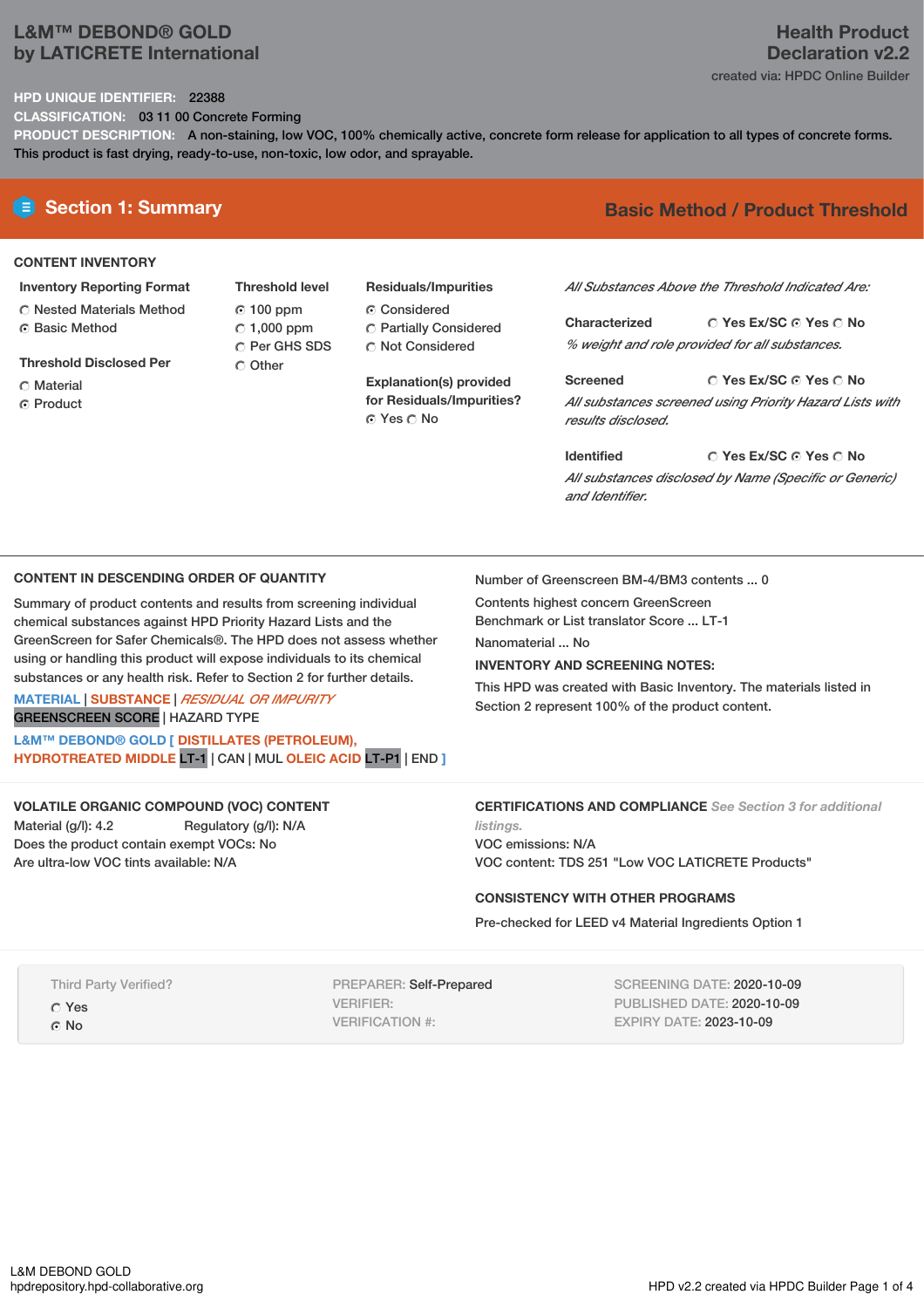This section lists contents in a product based on specific threshold(s) and reports detailed health information including hazards. This HPD uses the *inventory method indicated above, which is one of three possible methods:*

- *Basic Inventory method with Product-level threshold.*
- *Nested Material Inventory method with Product-level threshold*
- *Nested Material Inventory method with individual Material-level thresholds*

Definitions and requirements for the three inventory methods and requirements for each data field can be found in the HPD Open Standard version *2.2, available on the HPDC website at: [www.hpd-collaborative.org/hpd-2-2-standard](https://www.hpd-collaborative.org/hpd-2-2-standard)*

| <b>L&amp;M™ DEBOND® GOLD</b>                                                                                                                                            |                                                                                                  |  |                                      |                                                                                                   |  |  |  |
|-------------------------------------------------------------------------------------------------------------------------------------------------------------------------|--------------------------------------------------------------------------------------------------|--|--------------------------------------|---------------------------------------------------------------------------------------------------|--|--|--|
| PRODUCT THRESHOLD: 100 ppm                                                                                                                                              | <b>RESIDUALS AND IMPURITIES CONSIDERED: Yes</b>                                                  |  |                                      |                                                                                                   |  |  |  |
| RESIDUALS AND IMPURITIES NOTES: Residuals and impurities are measured by quantitative methods and are only displayed when they are<br>potentially greater than 100 ppm. |                                                                                                  |  |                                      |                                                                                                   |  |  |  |
| OTHER PRODUCT NOTES: See SDS at www.laticrete.com for occupational exposure information.                                                                                |                                                                                                  |  |                                      |                                                                                                   |  |  |  |
| DISTILLATES (PETROLEUM), HYDROTREATED MIDDLE<br>ID: 64742-46-7                                                                                                          |                                                                                                  |  |                                      |                                                                                                   |  |  |  |
|                                                                                                                                                                         | HAZARD SCREENING METHOD: Pharos Chemical and Materials Library HAZARD SCREENING DATE: 2020-10-09 |  |                                      |                                                                                                   |  |  |  |
| $\%: 92,0000 - 98,0000$                                                                                                                                                 | $GS: LT-1$                                                                                       |  |                                      | RC: PostC NANO: No SUBSTANCE ROLE: Anti-adhesive agent                                            |  |  |  |
| <b>HAZARD TYPE</b>                                                                                                                                                      | <b>AGENCY AND LIST TITLES</b>                                                                    |  | <b>WARNINGS</b>                      |                                                                                                   |  |  |  |
| <b>CANCER</b>                                                                                                                                                           | EU - GHS (H-Statements)                                                                          |  | H350 - May cause cancer              |                                                                                                   |  |  |  |
| <b>CANCER</b>                                                                                                                                                           | <b>EU - REACH Annex XVII CMRs</b>                                                                |  |                                      | Carcinogen Category 2 - Substances which should be<br>regarded as if they are Carcinogenic to man |  |  |  |
| <b>MULTIPLE</b>                                                                                                                                                         | ChemSec - SIN List                                                                               |  |                                      | CMR - Carcinogen, Mutagen &/or Reproductive Toxicant                                              |  |  |  |
| <b>MULTIPLE</b>                                                                                                                                                         | German FEA - Substances Hazardous to<br>Waters                                                   |  | Class 2 - Hazard to Waters           |                                                                                                   |  |  |  |
| <b>CANCER</b>                                                                                                                                                           | <b>EU - Annex VI CMRs</b>                                                                        |  | on animal evidence                   | Carcinogen Category 1B - Presumed Carcinogen based                                                |  |  |  |
| <b>CANCER</b>                                                                                                                                                           | <b>GHS - Australia</b>                                                                           |  | H350 - May cause cancer              |                                                                                                   |  |  |  |
| SUBSTANCE NOTES: The amount of this component may vary based on the plant of manufacture.                                                                               |                                                                                                  |  |                                      |                                                                                                   |  |  |  |
| <b>OLEIC ACID</b>                                                                                                                                                       |                                                                                                  |  |                                      | ID: 112-80-1                                                                                      |  |  |  |
|                                                                                                                                                                         | HAZARD SCREENING METHOD: Pharos Chemical and Materials Library HAZARD SCREENING DATE: 2020-10-09 |  |                                      |                                                                                                   |  |  |  |
| %: $2.0000 - 8.0000$                                                                                                                                                    | <b>GS: LT-P1</b>                                                                                 |  |                                      | RC: None NANO: No SUBSTANCE ROLE: Anti-adhesive agent                                             |  |  |  |
| <b>HAZARD TYPE</b>                                                                                                                                                      | <b>AGENCY AND LIST TITLES</b>                                                                    |  | <b>WARNINGS</b>                      |                                                                                                   |  |  |  |
| <b>ENDOCRINE</b>                                                                                                                                                        | <b>TEDX - Potential Endocrine Disruptors</b>                                                     |  | <b>Potential Endocrine Disruptor</b> |                                                                                                   |  |  |  |
|                                                                                                                                                                         |                                                                                                  |  |                                      |                                                                                                   |  |  |  |

SUBSTANCE NOTES: The amount of this component may vary based on the plant of manufacture.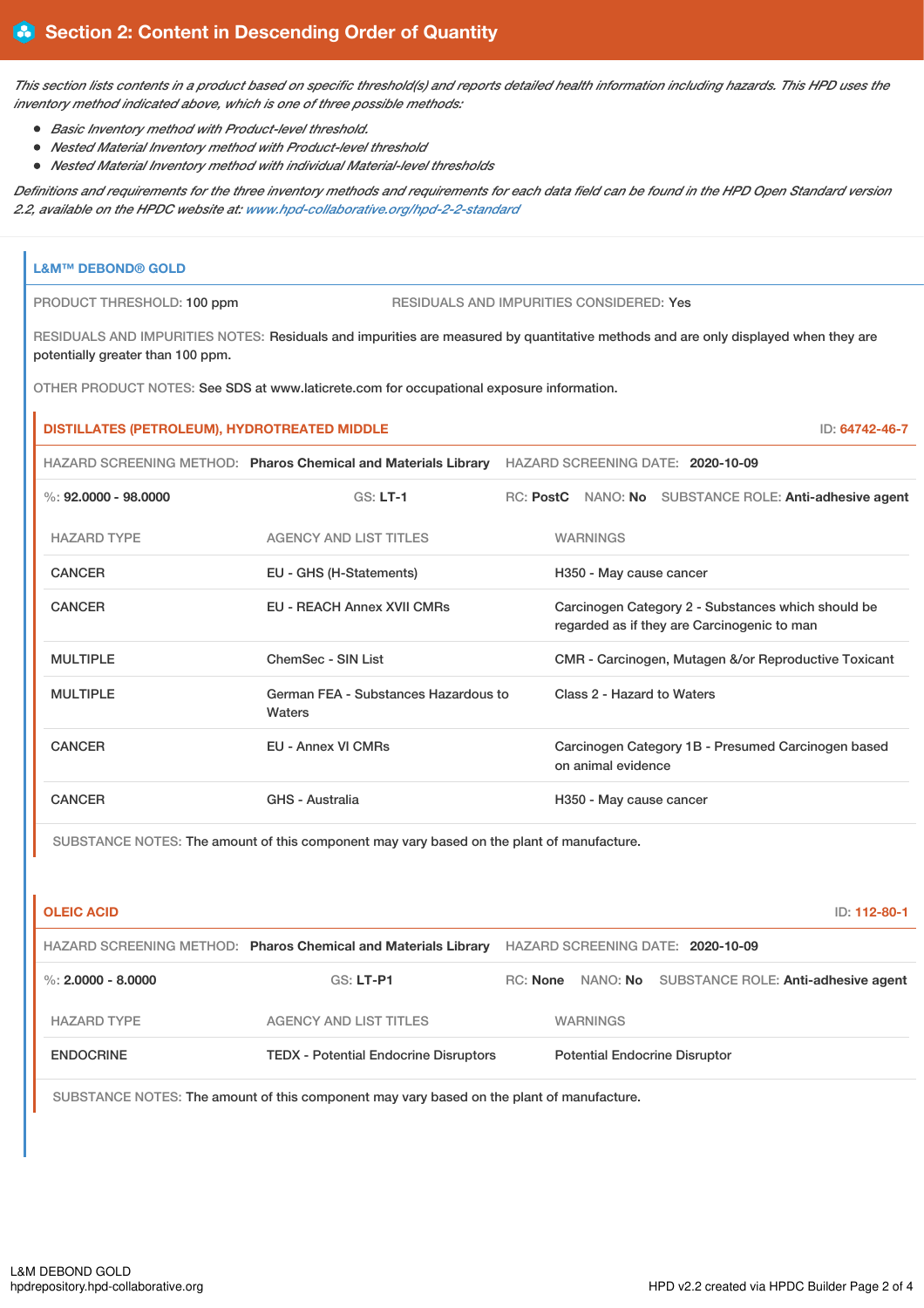This section lists applicable certification and standards compliance information for VOC emissions and VOC content. Other types of health or *environmental performance testing or certifications completed for the product may be provided.*

| <b>VOC EMISSIONS</b>                                                                                                                                                                                                   | N/A                                         |                     |                                    |  |  |  |
|------------------------------------------------------------------------------------------------------------------------------------------------------------------------------------------------------------------------|---------------------------------------------|---------------------|------------------------------------|--|--|--|
| <b>CERTIFYING PARTY: Self-declared</b><br><b>APPLICABLE FACILITIES: Applies to All Facilities.</b><br><b>CERTIFICATE URL:</b>                                                                                          | <b>ISSUE DATE: 2020-10-</b><br>09           | <b>EXPIRY DATE:</b> | <b>CERTIFIER OR LAB: LATICRETE</b> |  |  |  |
| CERTIFICATION AND COMPLIANCE NOTES: L&M™ DEBOND GOLD™ has not been tested for VOC emissions.                                                                                                                           |                                             |                     |                                    |  |  |  |
| <b>VOC CONTENT</b>                                                                                                                                                                                                     | <b>TDS 251 "Low VOC LATICRETE Products"</b> |                     |                                    |  |  |  |
| CERTIFYING PARTY: Self-declared<br><b>APPLICABLE FACILITIES: Applies to All Facilities.</b><br><b>CERTIFICATE URL:</b><br>https://cdn.laticrete.com/~/media/support-and-<br>downloads/technical-datasheets/tds251.ashx | <b>ISSUE DATE: 2020-08-</b><br>12           | <b>EXPIRY DATE:</b> | <b>CERTIFIER OR LAB: LATICRETE</b> |  |  |  |
| CERTIFICATION AND COMPLIANCE NOTES: Meets LEED v4.1 Credit "Low Emitting Materials" VOC Content Requirements per SCAQMD Rule 1113<br>(Form Release Compound).                                                          |                                             |                     |                                    |  |  |  |

## **H** Section 4: Accessories

This section lists related products or materials that the manufacturer requires or recommends for installation (such as adhesives or fasteners), maintenance, cleaning, or operations. For information relating to the contents of these related products, refer to their applicable Health Product *Declarations, if available.*

No accessories are required for this product.

# **Section 5: General Notes**

L&M™ DEBOND® GOLD meets the Living Building Challenge v4.0 requirement that the product does not contain any of the Red Listed Materials or Chemicals. Specifically, L&M DEBOND GOLD does not contain the following: Antimicrobials (marketed with a health claim) •Alkylphenols and related compounds •Asbestos •Bisphenol A (BPA) and structural analogues •California Banned Solvents •Chlorinated Polymers, including Chlorinated polyethylene (CPE), Chlorinated Polyvinyl Chloride (CPVC), Chloroprene (neoprene monomer), Chlorosulfonated polyethylene (CSPE), Polyvinylidiene chloride (PVDC), and Polyvinyl Chloride (PVC) •Chlorobenzenes •Chlorofluorocarbons (CFCs) & Hydrochlorofluorocarbons (HCFCs) •Formaldehyde (added) • Monomeric, polymeric and organo-phosphate halogenated flame retardants (HFRs) •Organotin Compounds •Perfluorinated Compounds (PFCs) •Phthalates (orthophthalates) •Polychlorinated Biphenyls (PCBs) •Polycyclic Aromatic Hydrocarbons (PAH) •Short-Chain and Medium-Chain Chlorinated Paraffins •Toxic Heavy Metals - Arsenic, Cadmium, Chromium, Lead (added), and Mercury •Wood treatments containing Creosote, Arsenic or Pentachlorophenol. See Section 1 for Volatile Organic Compounds (VOC) (wet applied products) information.